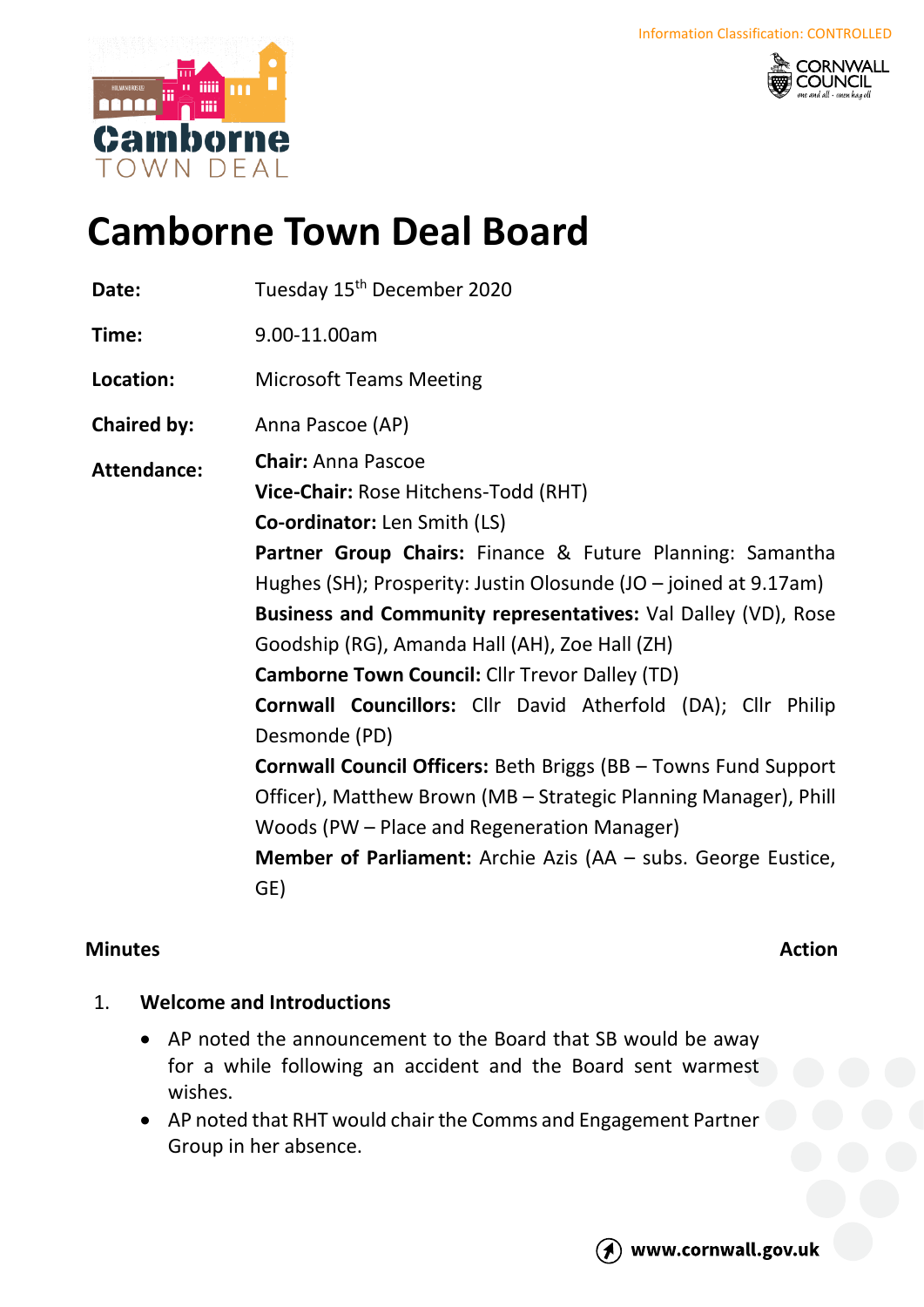### 2. **Apologies**

Apologies had been received from Sue Bradbury (SB – Comms and Engagement Chair); Charlotte Caldwell (CC – Vision Chair); Mark Duddridge (MD); Glenn Caplin-Grey (GCG – Service Director for Economic Growth); Cllr John Herd (JH); Tonia Lu (Creativity Chair); George Eustice MP (GE – subs. Archie Azis), Paul White (PWh).

#### 3. **Declarations of Interest**

- DA declared an interest in West Cornwall Works
- PD declared an interest due to family connection with Desmonde Associates who had submitted a proposal.
- VD declared an interest in the Donald Thomas Centre.
- AH declared an interest in the Rogue Theatre.
- RHT declared an interest in West Cornwall Works and Camborne Town Council.
- SH declared an interest in any items concerning Camborne Town Council.
- AP declared an interest in any items concerning Camborne BID.
- PW declared an interest in any items concerning Cornwall Council.

#### 4. **Board Attendance Register**

• This document was noted.

#### 5. **Minutes of last meeting and matters arising**

- It was proposed by RHT, seconded by DA and agreed by the Board that the minutes of the meeting held on  $16<sup>th</sup>$  November 2020 were an accurate record.
- It was proposed by VD, seconded by DA and agreed by the Board that the minutes of the meeting held on 26<sup>th</sup> November 2020 were an accurate record.
- Matters arising,  $26<sup>th</sup>$  November:
- page 3, item  $5 TIP$  template this action had been completed and PW advised that, following further feedback and discussion, Camborne would continue with their independent TIP template rather than adopting the template created by Cornwall Council. It was noted that decision would be ratified under the Comms and Engagement update.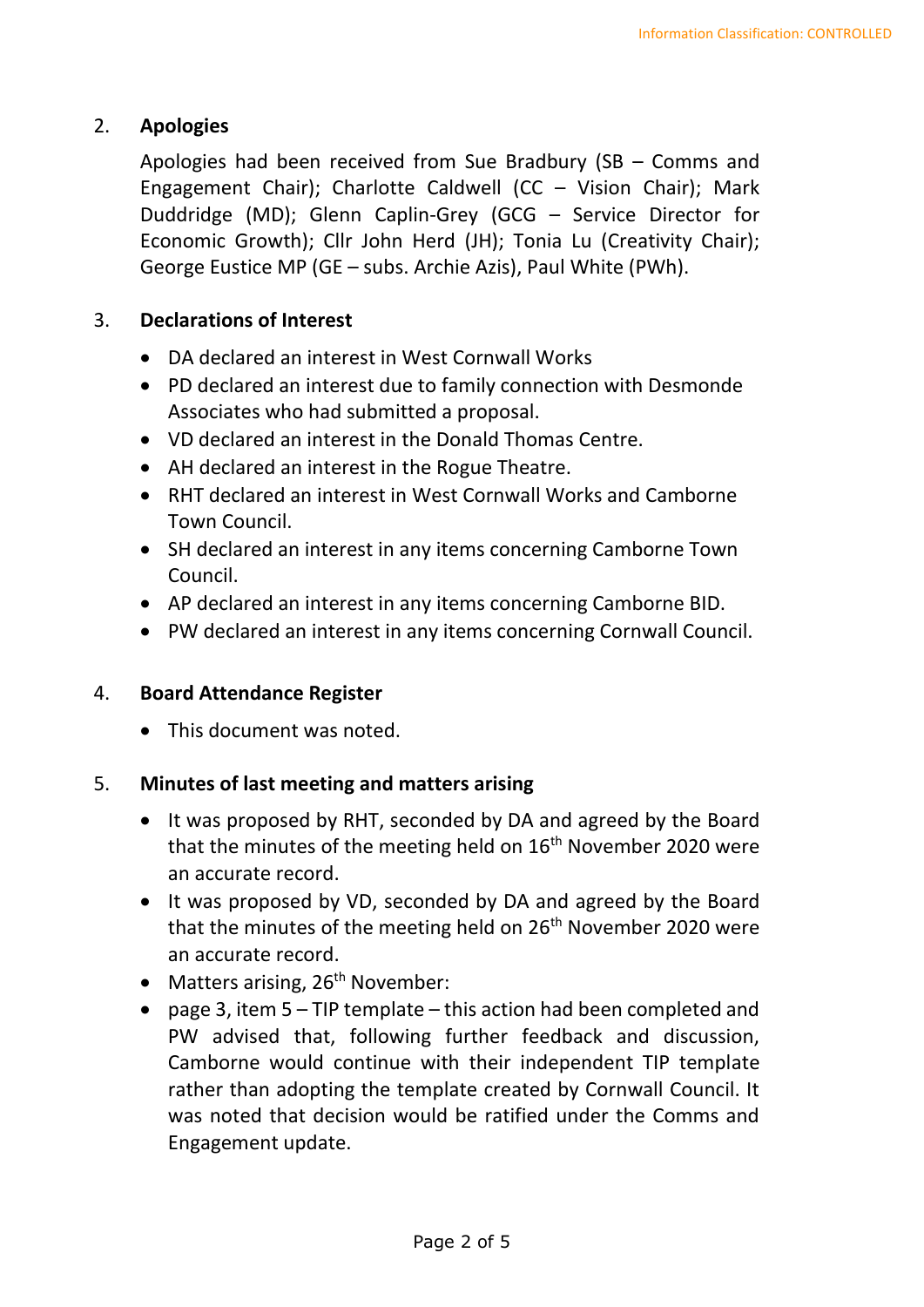### 6. **Partner Group updates:**

- **Comms and Engagement** RHT noted that a paper had been circulated with the agenda pack.
- The Board agreed to endorse the decision to proceed with the TIP template designed by thstudio rather than adopting the Cornwall Council template.
- It was noted that the group was in discussion with Camborne Town Council with regards to the Commonplace platform and associated funding.
- RHT requested an item be placed on the next agenda regarding communicating progress of projects.
- **ACTION:** AP to request agenda item for January meeting.
- **Creativity –** TL had sent apologies to the meeting and provided a written update. BB read this update to the Board.
- AP noted that any queries should be directed to TL via email.
- **Prosperity** JO noted that the work of the group would likely start up again post-submission. In terms of due diligence, he noted that LS was liaising with Cornwall Council as to the approach.
- PW advised that he would follow up with colleagues on this point.
- **Finance and Future Planning** SH noted that a paper had been circulated with the agenda pack and summarised the key points.
- AP moved Item 11 forward to be discussed at this suitable point in the meeting.
- LS noted that there were no significant changes to the last reported budget.
- AP felt that the reports provided were not sufficient. She wanted assurance from Cornwall Council that ongoing support of HR and feasibility would be available.
- LS noted that he and SH had a meeting with the accounts team later that day.
- AP requested a more detailed report with accurate forecasting at the next Board meeting.
- PD requested clarity on business case development. LS advised that business cases would be developed by the applicant, with Cornwall Council and the Board in support where necessary.
- JO noted the need for a framework to assist smaller organisations.

AP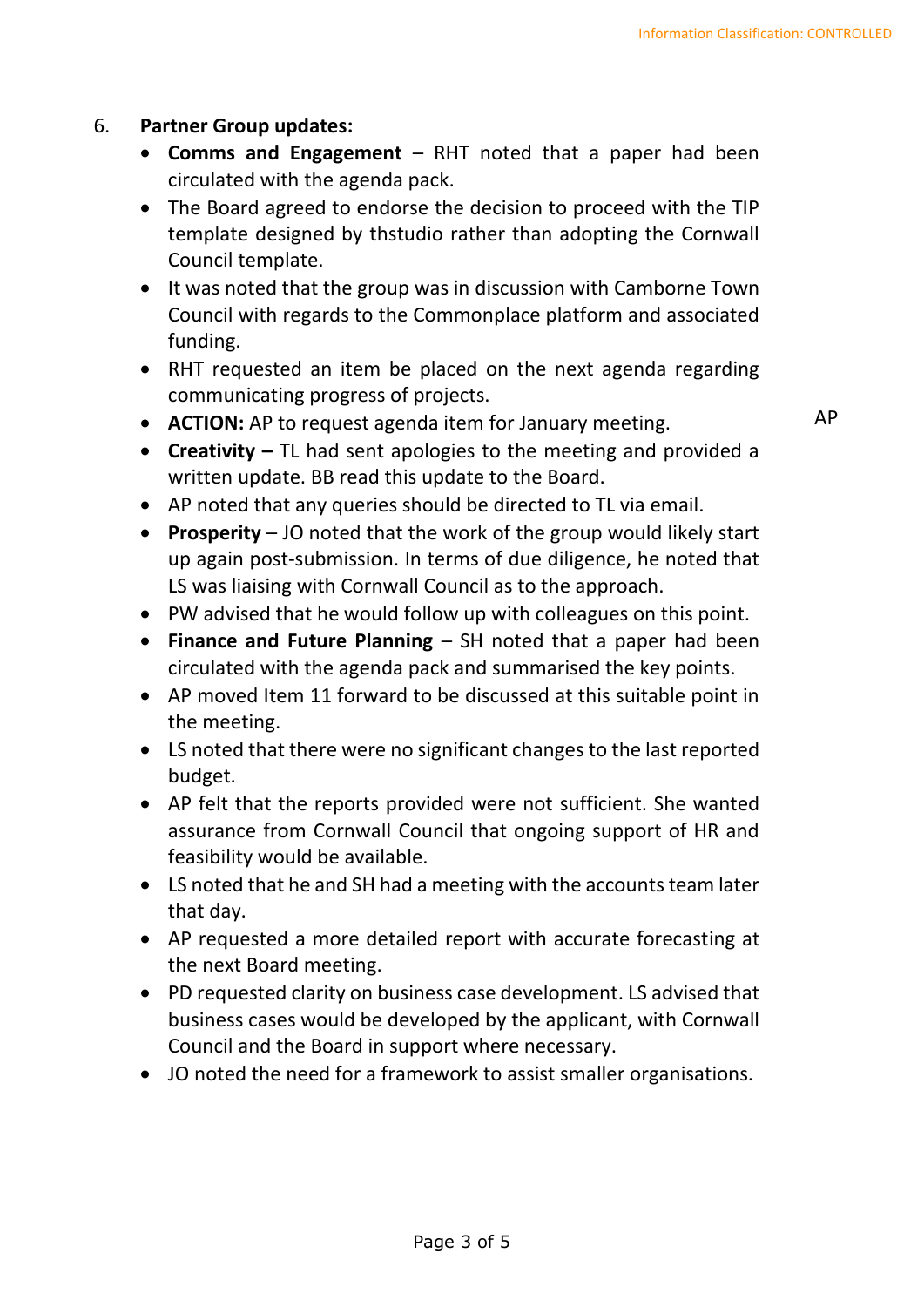#### 7. **Place & Regeneration Manager's Update**

- PW advised that the check and challenge session with Arup had been positive and the TIP was strong so far and congratulated the Board.
- PW noted that project development costs would be discussed further with LS and JO.
- PW noted that he was seeking advice from Legal colleagues regarding State Aid considerations.
- PW advised that additional budget support was being sought from Government.
- AP requested that PW provide a written paper at the January Board outlining what form additional post-submission support might take.

#### 8. **Chair's update**

• AP advised that she had been working with the comms team to get letters of support.

#### 9. **Draft Town Investment Plan**

- LS noted that the version shared with the Board prior to the meeting had since been updated.
- LS shared the latest version of the TIP and Members commented their thoughts regarding the stats used and where they felt key points should be drawn out. LS noted their comments for the next draft, including:
	- o Emphasis on low wages (it being felt that the averages currently listed did not tell the whole story);
	- o Statistics re. housing stock there was discussion as to whether this should be viewed as a problem or a virtue, with LS to consider rewording or removing;
	- o LS noted that more work was needed on the Theory of Change which he was focusing efforts on and was going back to Arup for further review;
	- o The possibility of introducing some Cornish language was discussed with PW advising that Cornwall Council was able to assist with translation – AP requested that this be discussed by the Comms and Engagement group;
	- o There was discussion around the inclusion of thstudio creating PDFs of the website showing the team as an appendix.